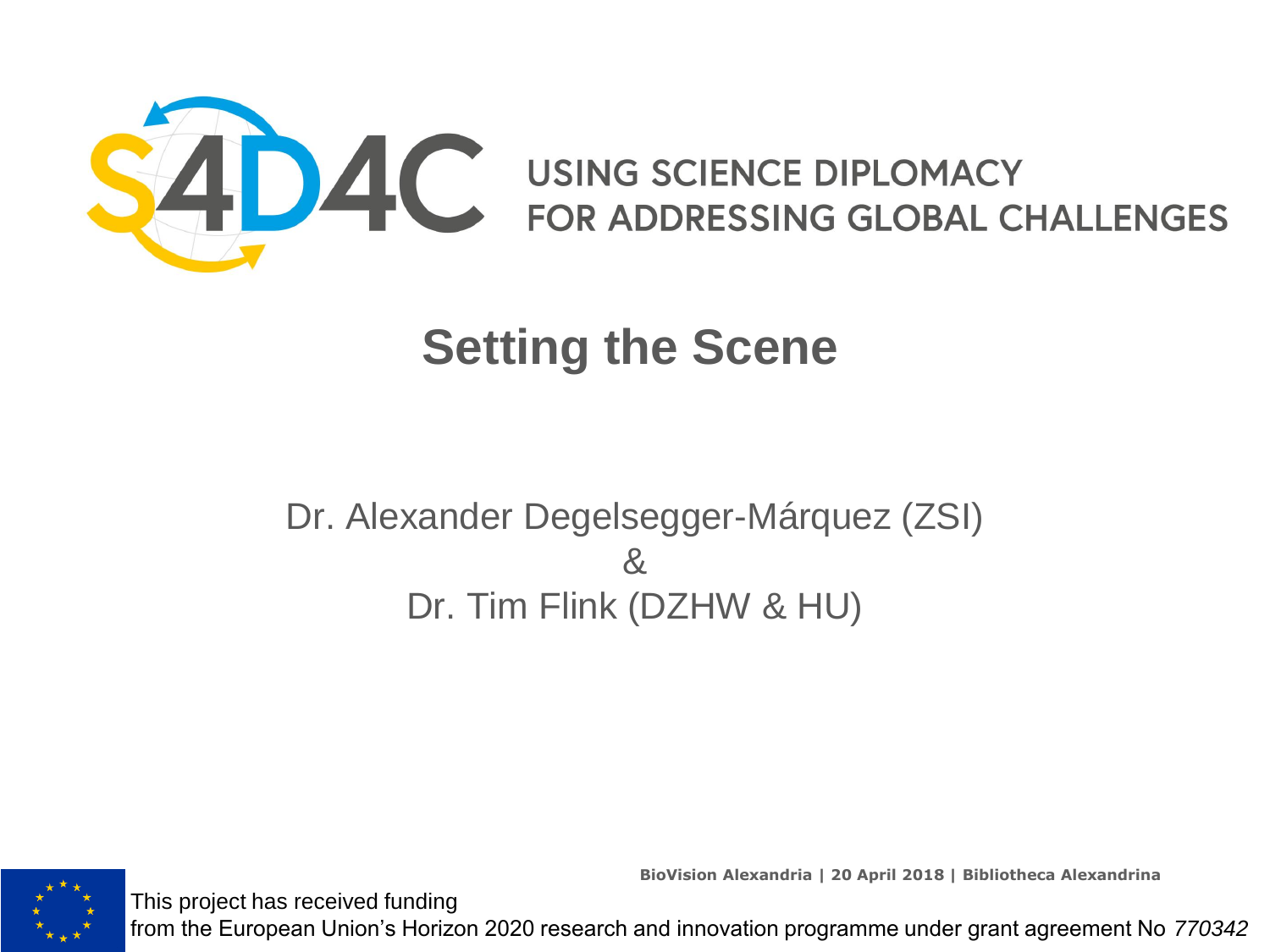

## **History of Science Diplomacy**

- Britain: First Science Advisor (Royal Society) in Foreign Office in 18 Century
- Post-WWII / Cold War (Pugwash movement, Atoms4Peace)
- Transnational and supranational organizations in the EEC (CERN, EURATOM, EMBO, ESO etc.)
- Post 1989 initiatives (CRDF, EU Framework Programmes ISTP, ICCP, Arctic Council etc.)
- Post millennium discourse with explicit reference to science diplomacy (Millennium Agenda 4 Global Change, Obama Speech @ Cairo University 2009, Royal Society & AAAS 2010)

This project has received funding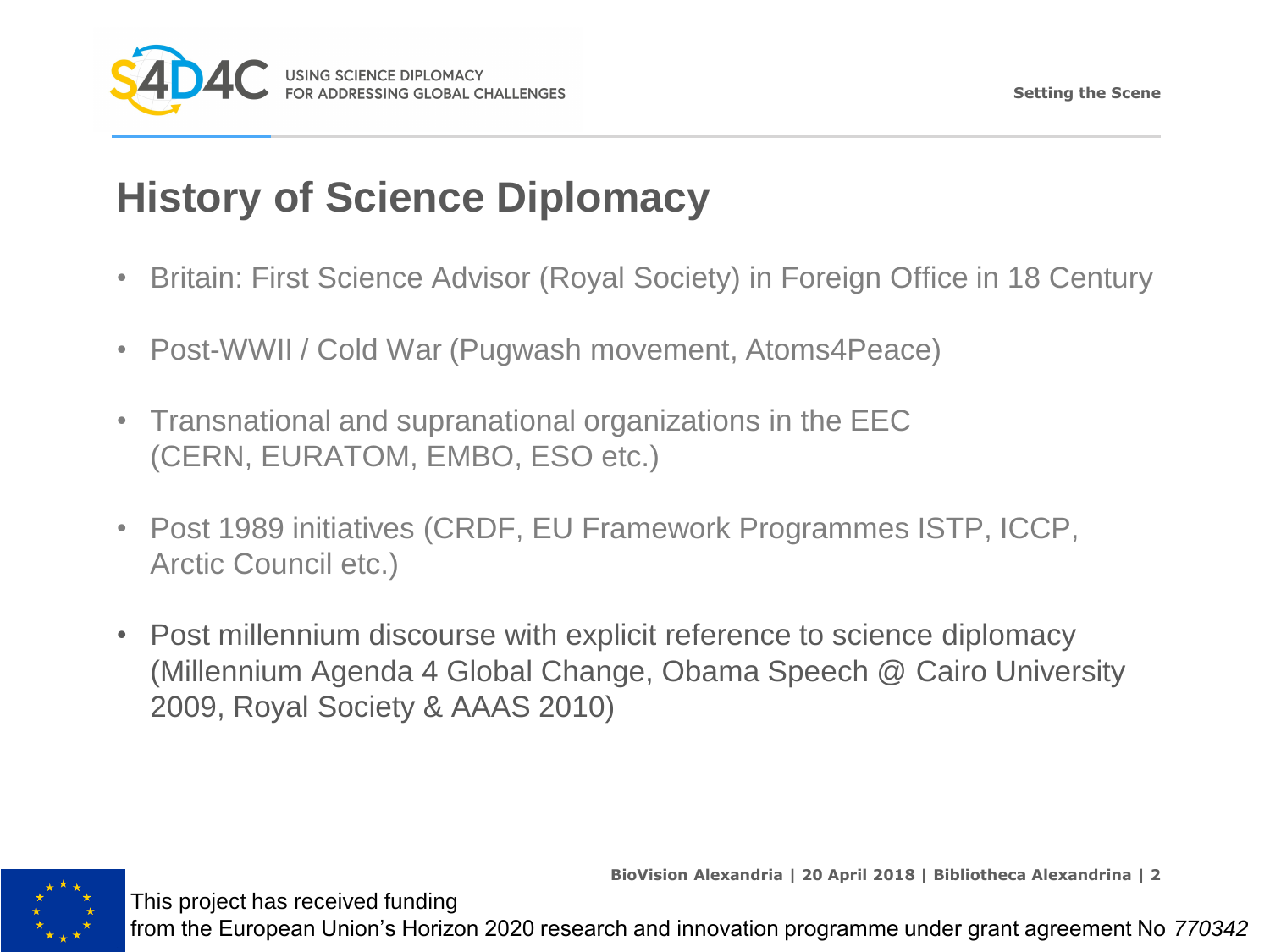

**S**

This project has received funding

**Setting the Scene**

**D**

#### **What is science diplomacy?**

S&T expertise, education transnational collaboration truth & rationality regardless of nat./cult. backround

Legal advice on internat. issues Access, Promotion, matchmaking Observing issues of transnat. concern, networking raising awareness, building trust

**BioVision Alexandria | 20 April 2018 | Bibliotheca Alexandrina | 3**

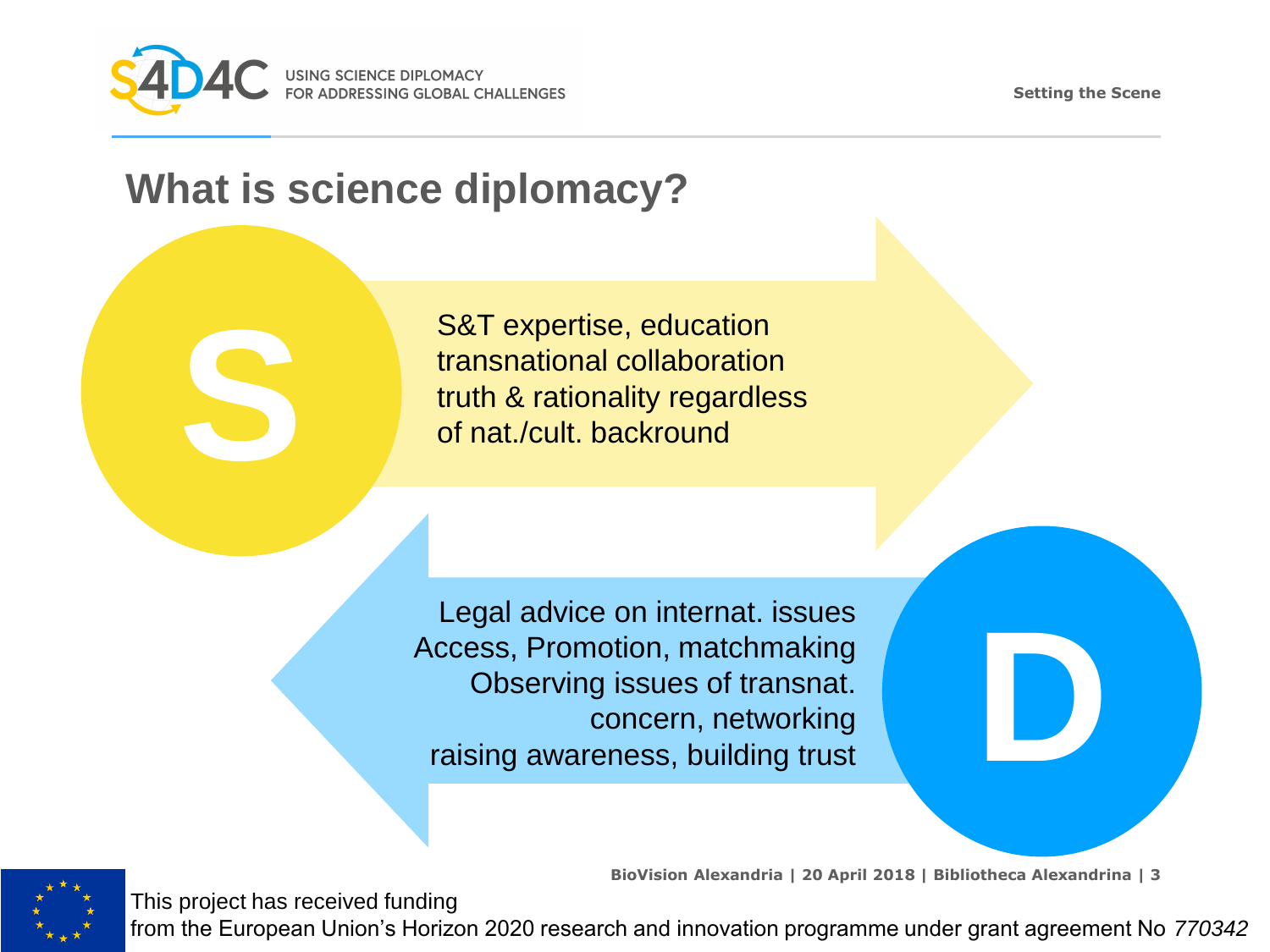

### **Current discourse on Science Diplomacy**

#### **Observations**:

This project has received funding

- Awareness that **science & technology and international affairs are increasingly interrelated (e.g. Societal Challenges)**
- Actors of science (policy) and international affairs want to **better understand the logics** of the other field and act accordingly
- Lack of scholarly attention (e.g. STS, science policy, IR) to the new and interdisciplinary relevance of science diplomacy
- EU-specific challenge: **foster coordination of national, trans- and supranational actors** for a joint approach to science diplomacy

**BioVision Alexandria | 20 April 2018 | Bibliotheca Alexandrina | 4**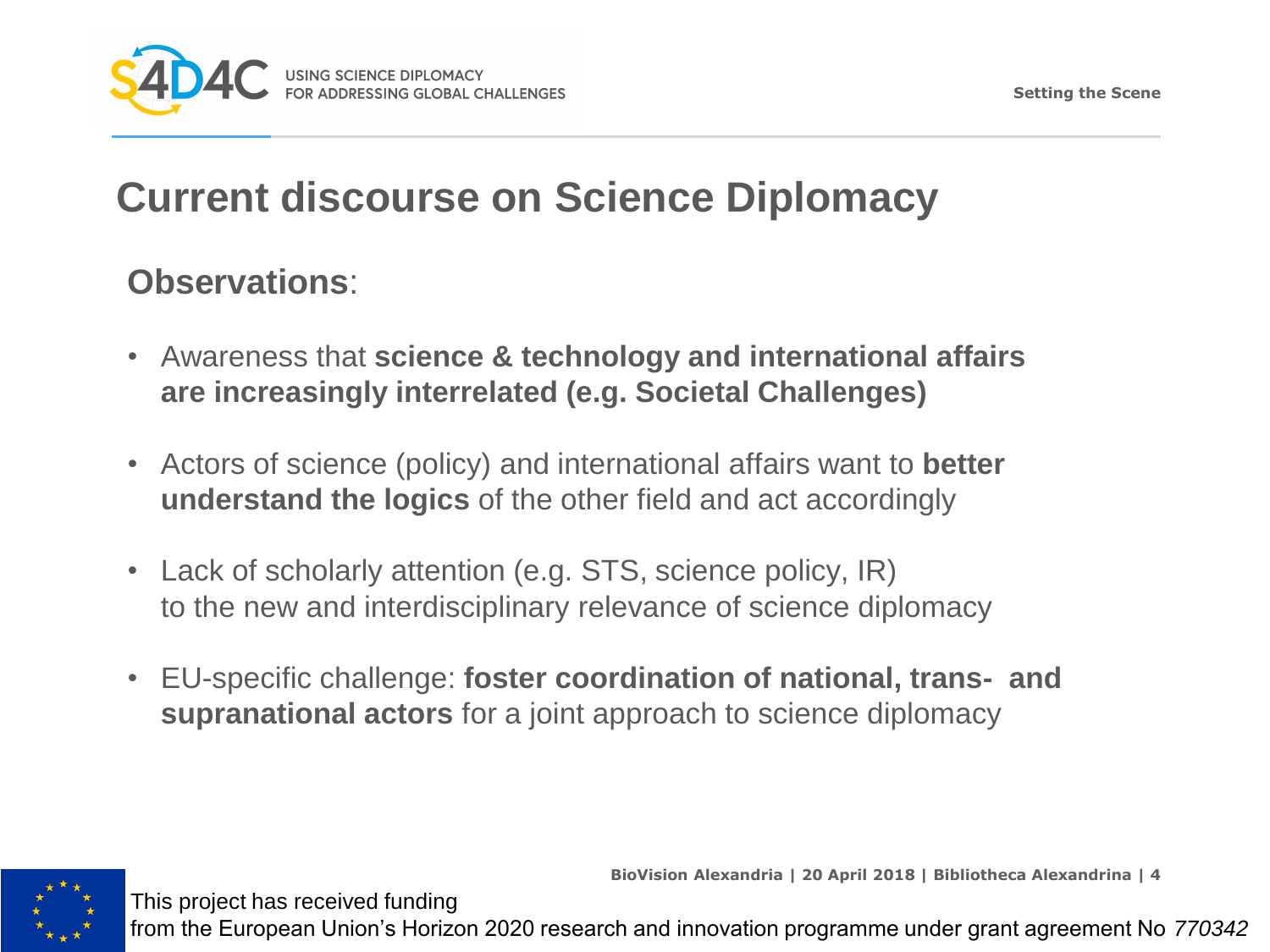

#### **Instruments of Science Diplomacy**

- ISTA (exponential rise since 1996)
- transnational (matchmaking) funds and mobility schemes (envoys or scientific exchange)
- Research Infrastructures (ESFRI, transnational organization)
- **Attachés and Councelors in embassies / liaison offices**
- S&T Advisory Mechanisms (personal advisors, boards)
- Governmental communications (strategies, roadmaps etc.)
- **Training and awareness raising**

This project has received funding



**BioVision Alexandria | 20 April 2018 | Bibliotheca Alexandrina | 5**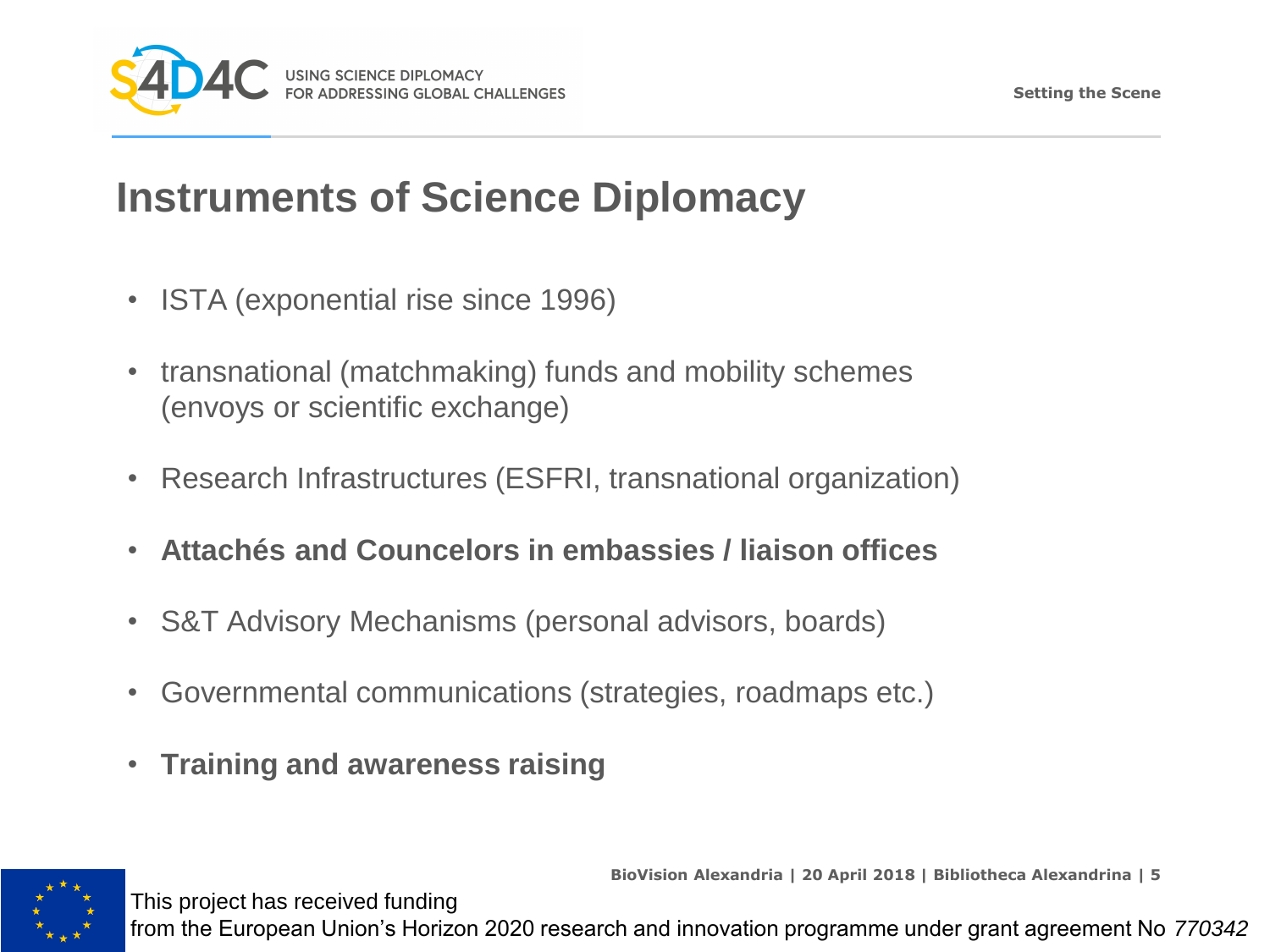

#### **EU Science Diplomacy**

This project has received funding

- Different degree of efforts in EU Member States
- European Commission embraced the topic as part of the 3O strategy of Commissioner for Research & Innovation C Moedas: Open Science, Open Innovation and Open to the World

**"***The universal language of science … builds bridges across borders, beyond cultural, ethnic or religious differences***"** (F Mogherini, EU High Representative for Foreign Affairs and Security Policy)



**BioVision Alexandria | 20 April 2018 | Bibliotheca Alexandrina | 6**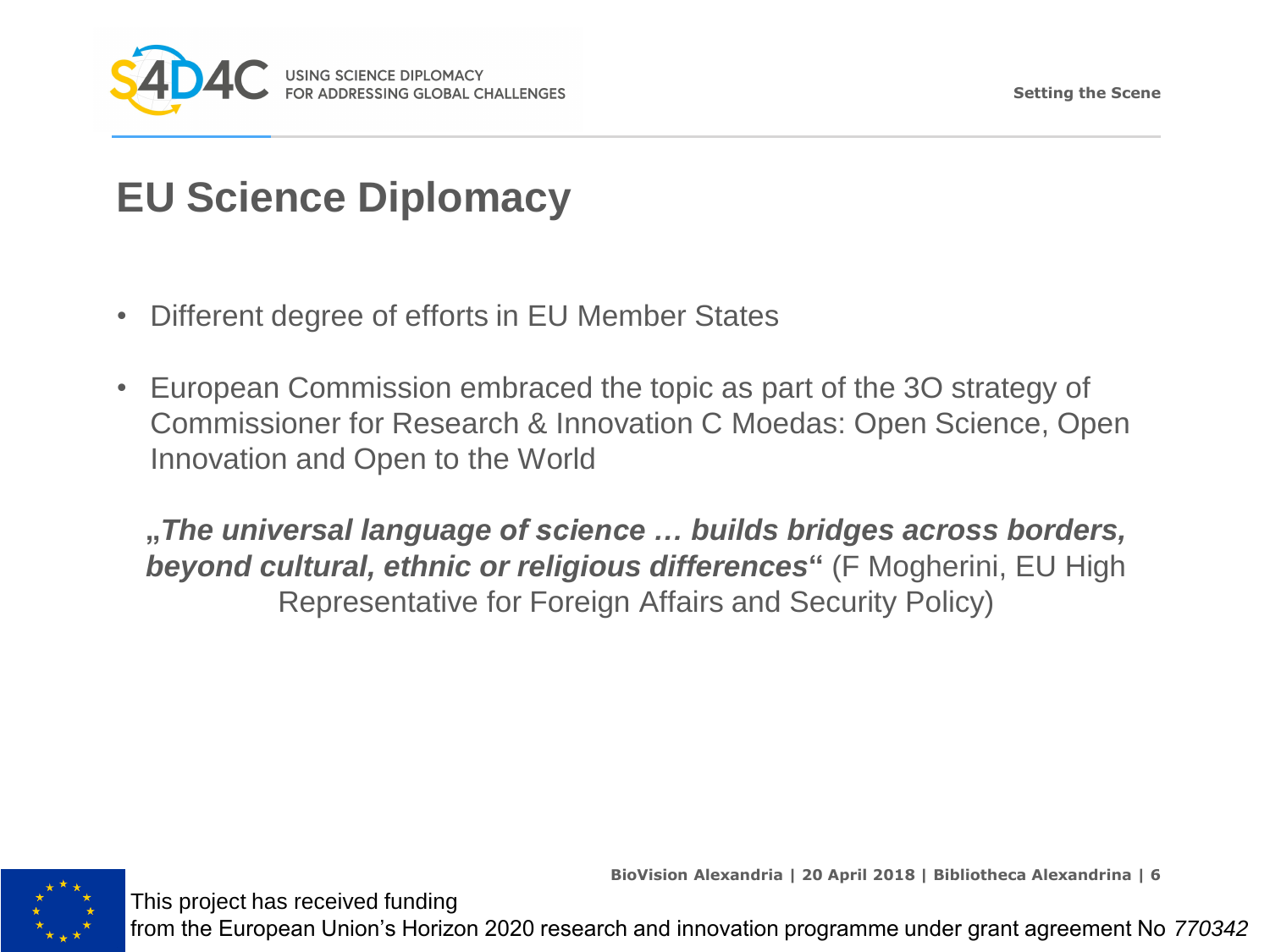

### **EU Science Diplomacy**

Three Horizon 2020 projects are currently working on science diplomacy

 $\rightarrow$  EL-CSID (2016-2019)  $\rightarrow$  InsSciDE (2018-2021)  $\rightarrow$  S4D4C (2018-2020)

The projects are research projects, but also:

- Networking support
- Training and capacity building
- Governance and policy advice

**We explore and inform EU Science Diplomacy**







**BioVision Alexandria | 20 April 2018 | Bibliotheca Alexandrina | 7**



This project has received funding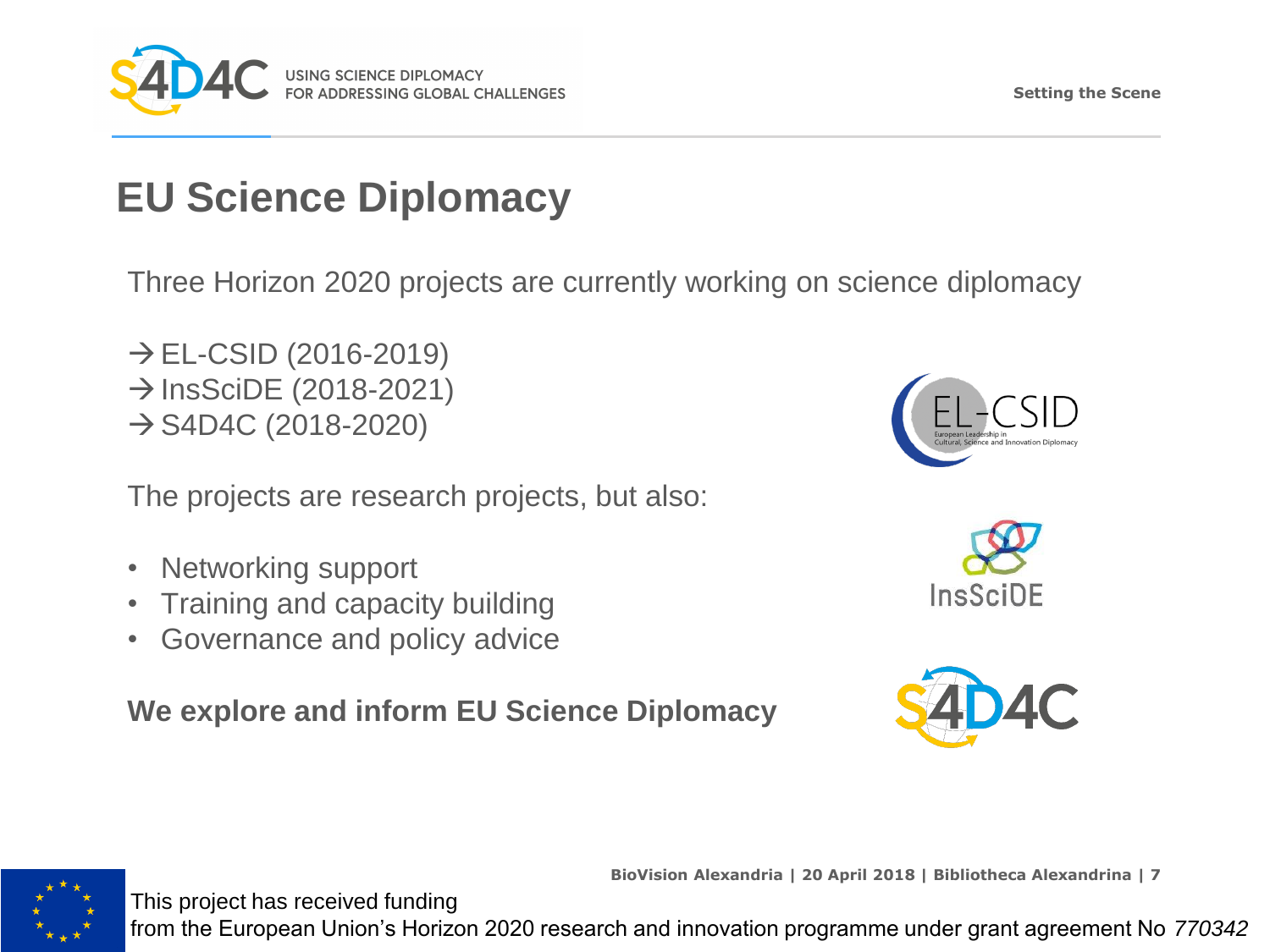





This project has received funding

**BioVision Alexandria | 20 April 2018 | Bibliotheca Alexandrina| 10**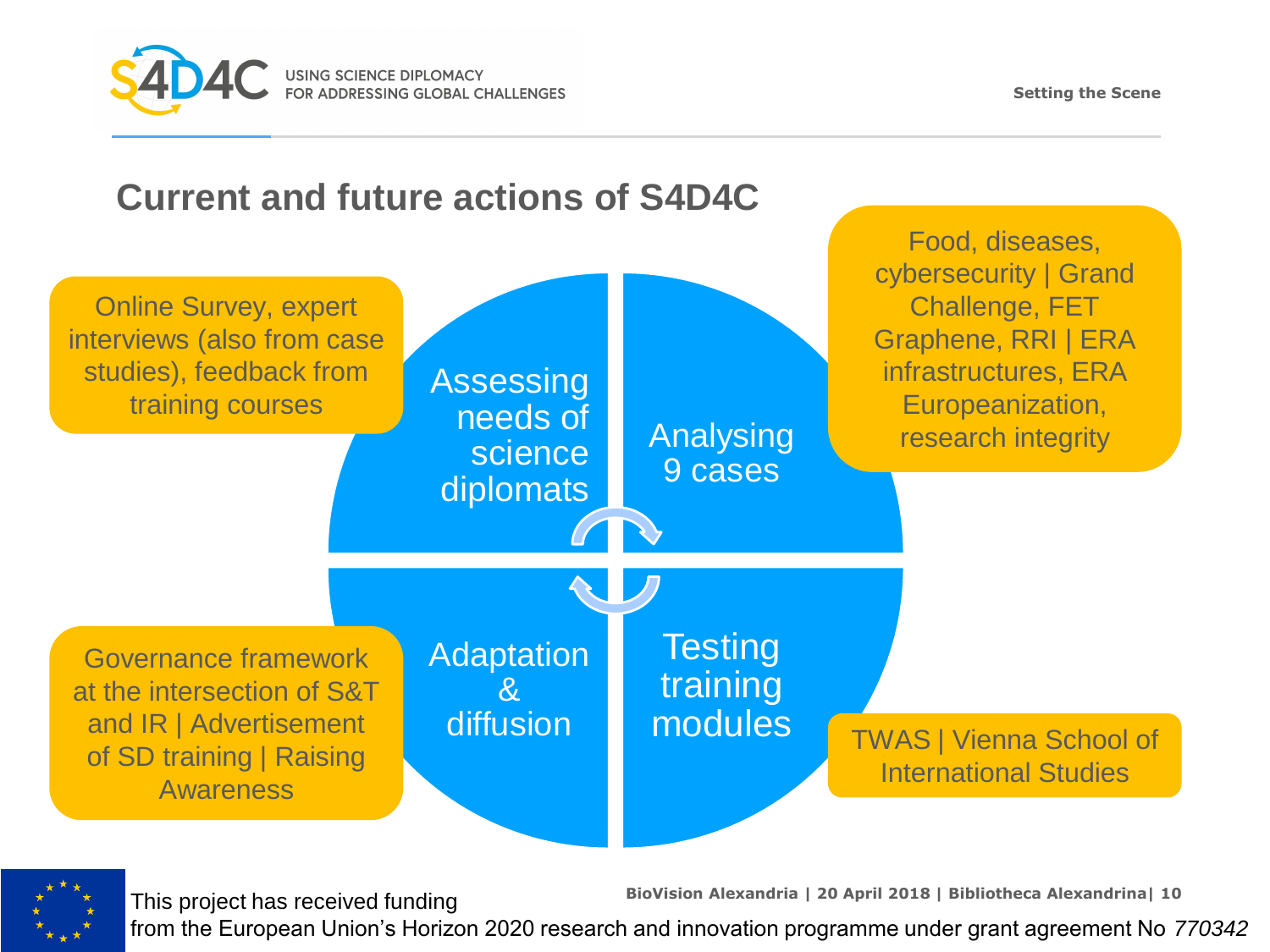

## **Prospects for Science Diplomacy in the Euro-Mediterranean Region**

#### **Elements in place:**

- Government communications (Cairo Declaration 2007, Towards a Euro-Mediterranean Higher Education and Research Area"; together with higher education, research is also one of the six axes of the Union for the Mediterranean)
- Euro-Mediterranean Group of Senior Officials in Research and Innovation
- S&T Agreements (EC with: Algeria, Egypt, Jordan, Morocco, Tunisia) incl Group of Senior Officials
- R&I funding: within Horizon 2020; multilateral (PRIMA)
- Research infrastructures (SESAME)

This project has received funding

**BioVision Alexandria | 20 April 2018 | Bibliotheca Alexandrina | 11**

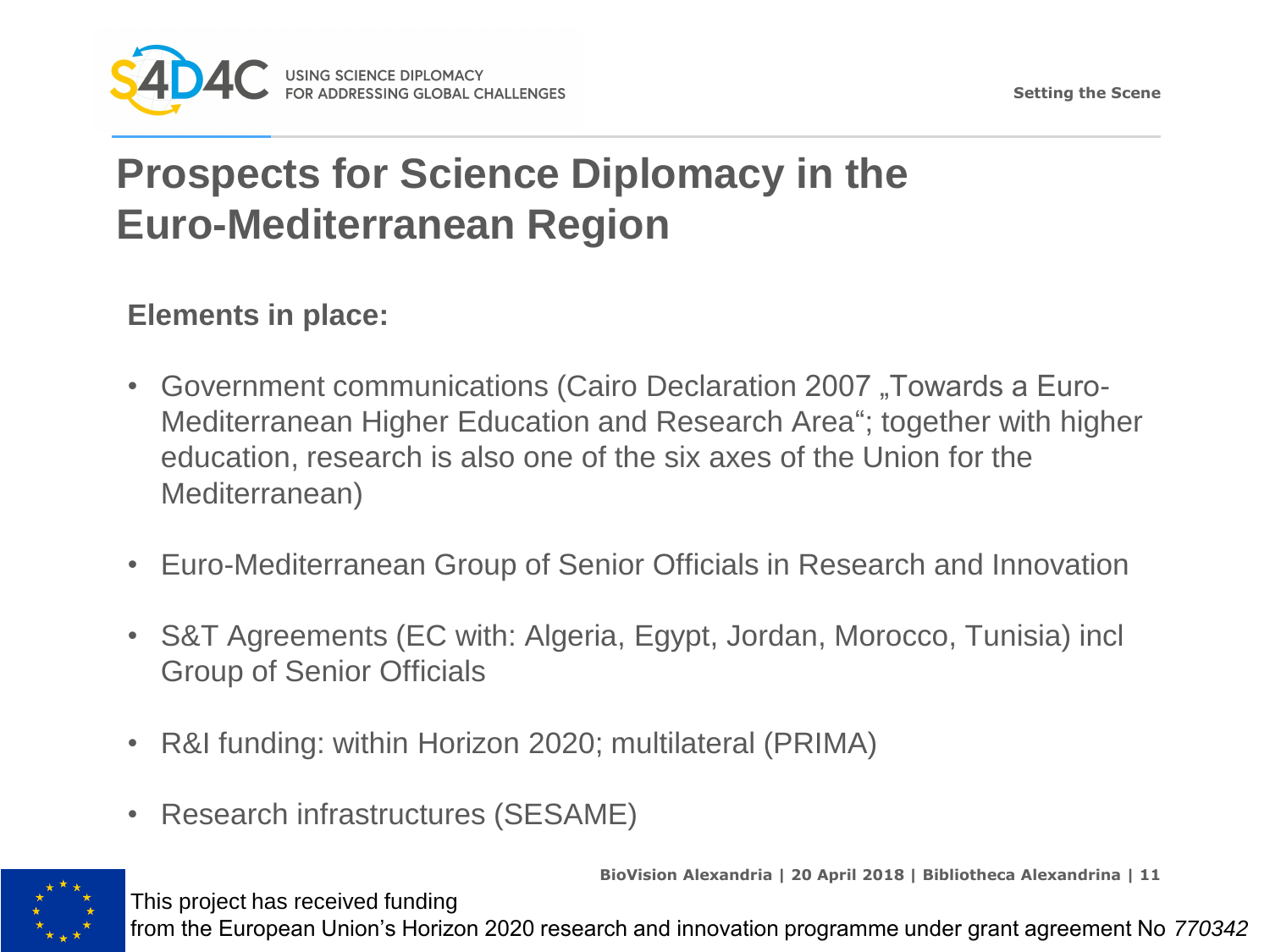

## **Prospects for Science Diplomacy in the Euro-Mediterranean Region**

#### **Proposed discussion topics:**

This project has received funding

- Resources, capacities and challenges of science diplomats: Do the people you work with have the right skill set and resources at hand?
- Are the governance levels complementary (national, EU, multilateral)?
- How can the logics of science and foreign policy be made more compatible? What interfaces are required?



**BioVision Alexandria | 20 April 2018 | Bibliotheca Alexandrina | 12**